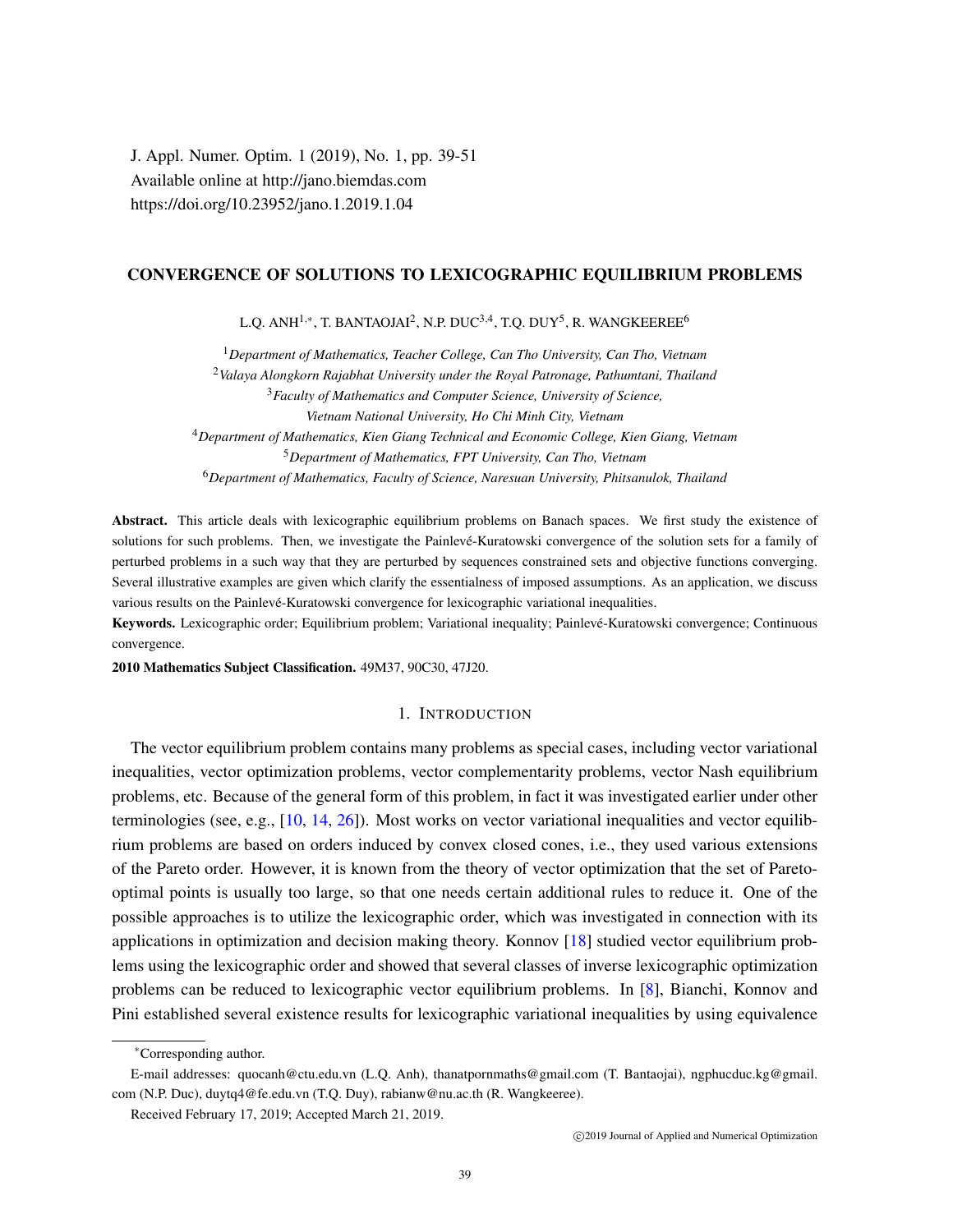properties between various kinds of lexicographic variational inequalities and sequential ones. Bianchi, Konnov and Pini [\[9\]](#page-12-4) discussed lexicographic equilibrium problems on a topological Hausdorff vector space and their relationships with some other vector equilibrium problems. They established existence results for the tangled lexicographic problem via the study of a related sequential problem. Anh, Duy and Khanh [\[3\]](#page-11-1) established the sufficient conditions for the upper semicontinuity, closedness, and continuity of solution maps for a parametric lexicographic equilibrium problem. The topic of well-posedness for problems involving lexicographic cones has received attention by many researchers recently; see, e.g., [\[2,](#page-11-2) [4\]](#page-11-3). Very recently, Anh and Duy [\[5\]](#page-11-4) proposed a penalty function method for solving the lexicographic equilibrium problem. They use regularized gap function to solve such penalized problem and establish an error bound result for the penalized problem.

Set convergence, which is based on the limits of sets, was introduced by Painlevé (between 1902 and 1905) and popularized by Kuratowski in his book [\[19\]](#page-12-5) in 1968, and thus often called the Painlevé-Kuratowski convergence. To date, it has been viewed as a major tool for dealing with approximations of variational problems in optimization, systems of equations and related objects. This concept plays an important role in the stability theory of vector optimization and its applications. It gives us the relationships between cluster points of approximating solutions set and exact solutions to the original problem, and hence it is the bridge among stability, well-posedness and solution method topics. Since problems in terms of asymptotically solving sequences are different from such parametric problems with the parameters perturbed in spaces of parameters, investigation of Painlevé-Kuratowski convergence of approximate solution sets is significant. Therefore, this topic has attracted attention of many researchers all over the world. There are many publications concentrating on this topic for problems related to optimization, such as vector optimization problems [\[11,](#page-12-6) [12,](#page-12-7) [20,](#page-12-8) [25,](#page-12-9) [27,](#page-12-10) [29\]](#page-12-11), vector variational inequalities [\[23,](#page-12-12) [24\]](#page-12-13), and recently, this topic has been also discussed on vector equilibrium problems; see, e.g., [\[13,](#page-12-14) [21,](#page-12-15) [22\]](#page-12-16). It is worth noting that since the lexicographic cone is neither closed nor open, the results obtained in [\[13,](#page-12-14) [21,](#page-12-15) [22\]](#page-12-16) cannot be applied to lexicographic equilibrium problems as the ordered cones in these papers are required to be closed. Moreover, to our knowledge, there is no work devoted to the Painlevé-Kuratowski convergence for lexicographic equilibrium problems.

Motivated and inspired by research works mentioned above, the aim of this article is to study the existence of solutions to lexicographic equilibrium problem and the Painlevé-Kuratowski convergence of solutions for a family of perturbed problems. Using the continuous convergence of bifunction sequences and the Painlevé-Kuratowski convergence of set sequences, we obtain the Painlevé-Kuratowski convergence of the approximate solution sets for perturbed lexicographic equilibrium problems to the solution set for the original problem. In addition, we also consider the special case of lexicographic variational inequalities as an application.

This paper is organized as follows. In Section [2,](#page-2-0) some preliminary notions and results are recalled. Section [3](#page-5-0) is devoted to the study of existence of solutions for lexicographic equilibrium problems. The Painlevé-Kuratowski convergence of solution sets for perturbed lexicographic equilibrium problems to corresponding solution set of the original problem is established in Section [4.](#page-7-0) In the last section, Section [5,](#page-11-5) several results on the Painlevé-Kuratowski convergence for lexicographic variational inequalities are derived from the obtained results as an application.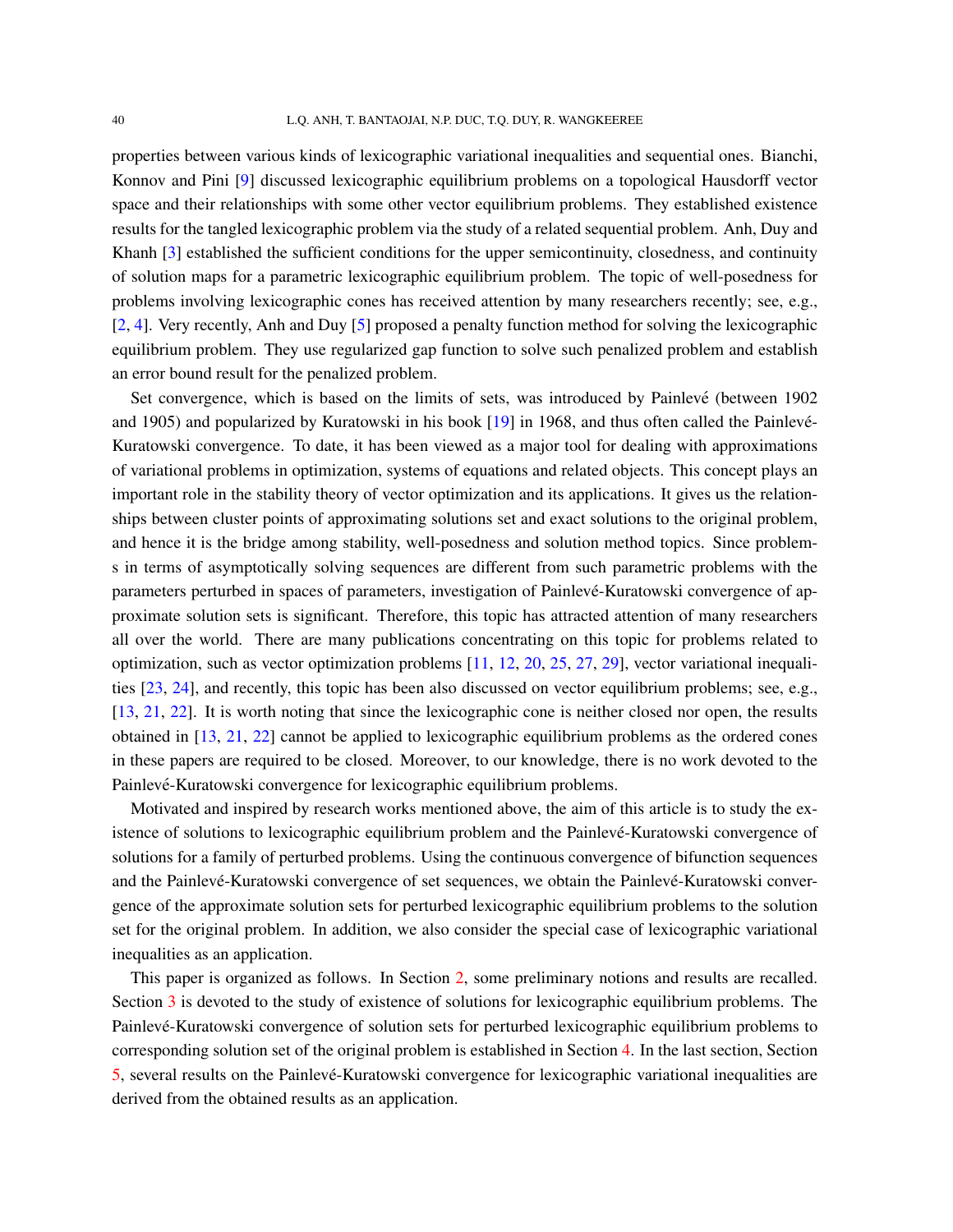### 2. PRELIMINARIES

<span id="page-2-0"></span>Throughout this article, unless specified otherwise, let  $X$  be a Banach space with its dual space  $X^*$ . The norm and the dual pair between *X* and  $X^*$  are denoted respectively by  $\|\cdot\|$  and  $\langle \cdot, \cdot \rangle$ . We recall that given a sequence of subsets  ${K_n}$  in *X*, the Painlevé-Kuratowski upper and lower limits are defined, respectively, as

$$
\limsup_{n \to \infty} K_n := \left\{ x \in X \mid x = \lim_{k \to \infty} x_{n_k}, x_{n_k} \in K_{n_k}, n_k \text{ a selection of the integers} \right\};
$$
  

$$
\liminf_{n \to \infty} K_n := \left\{ x \in X \mid x = \lim_{n \to \infty} x_n, x_n \in K_n \text{ for } n \text{ sufficiently large} \right\}.
$$

In the literature, the condition  $\limsup_{n\to\infty} K_n \subset K \subset \liminf_{n\to\infty} K_n$  is referred to as the convergence of *K<sub>n</sub>* to *K* in the sense of *Painlevé-Kuratowski*, denoted by  $K_n \xrightarrow{P.K.} K$ . The relations  $K \subset \liminf_n K_n$  and lim sup*nK<sup>n</sup>* ⊂ *K* are referred to as the *lower part of the convergence* and *upper part of the convergence*, respectively.

<span id="page-2-1"></span>**Lemma 2.1.** Let K be a compact subset of X, and  $K_n$   $(n = 1, 2, ...)$  be nonempty subsets of X such *that*  $\limsup_{n\to\infty} K_n \subset K$ . Then, for every sequence  $\{x_n\}$  with  $x_n \in K_n$  there exists a subsequence  $\{x_{n_k}\}$ *converging to some point x in K.*

*Proof.* Suppose to the contrary that for every  $x \in K$  there exist a neighborhood  $V_x$  of  $x$  and  $N \in \mathbb{N}$  such that  $x_n \notin V_x$  for all  $n \geq N$ . Because the family  $\{V_x : x \in K\}$  is an open cover of the compact set *K*, there is a finite subcover  $V = \bigcup_{i=1}^{m} V_{x_i}$  containing K. Consequently, there exists an  $n_0 \in \mathbb{N}$  such that  $x_n \notin V$  for all  $n \geq n_0$ , which contradicts  $\limsup_{n \to \infty} K_n \subset K$ .

We also recall the notion of continuous convergence for a sequence of extended real-valued functions.

**Definition 2.1.** [\[28\]](#page-12-17) A sequence of functions  $\{f_n\}$  where  $f_n: X \to \mathbb{R} \cup \{\pm \infty\}$ , is said to converge to a function  $f: X \to \mathbb{R} \cup \{\pm \infty\}$  in the sense of *continuous convergence* if and only if  $f_n(x_n) \to f(x)$  for every sequence  $\{x_n\}$  converging to *x*.

This convergence is denoted by  $f_n \xrightarrow{c} f$ .

**Definition 2.2.** [\[15,](#page-12-18) Definition 2.5.1] Let *X* and *Y* be Banach spaces and  $\bar{x} \in X$ . A set-valued mapping  $F: X \rightrightarrows Y$  is said to be

- (a) *upper semicontinuous* (usc) at  $\bar{x}$  if for any open subset *U* of *Y* with  $F(\bar{x}) \subset U$ , there is a neighborhood *N* of  $\bar{x}$  such that  $F(N)$  ⊂ *U*.
- (b) *lower semicontinuous* (lsc) at  $\bar{x}$  if for any open subset *U* of *Y* with  $F(\bar{x}) \cap U \neq \emptyset$ , there is a neighborhood *N* of  $\bar{x}$  such that  $F(x) \cap U \neq \emptyset$  for all  $x \in N$ .
- (c) *continuous* at  $\bar{x}$  if it is both usc and lsc at  $\bar{x}$ .

We say that a mapping has a certain property on a set *A* if so does it at every point of *A*.

**Definition 2.3.** [\[1,](#page-11-6) [17\]](#page-12-19) Let *K* be a nonempty convex subset of *X*. A function  $f: X \to \mathbb{R}$  is said to be

(a) *upper semicontinuous* at  $x \in X$  if for every sequence  $\{x_n\}$  in X converging to x, one has

$$
f(x) \geq \limsup_{n \to \infty} f(x_n).
$$

(b) *lower semicontinuous* at  $x \in X$  if  $-f$  is upper semicontinuous at *x*.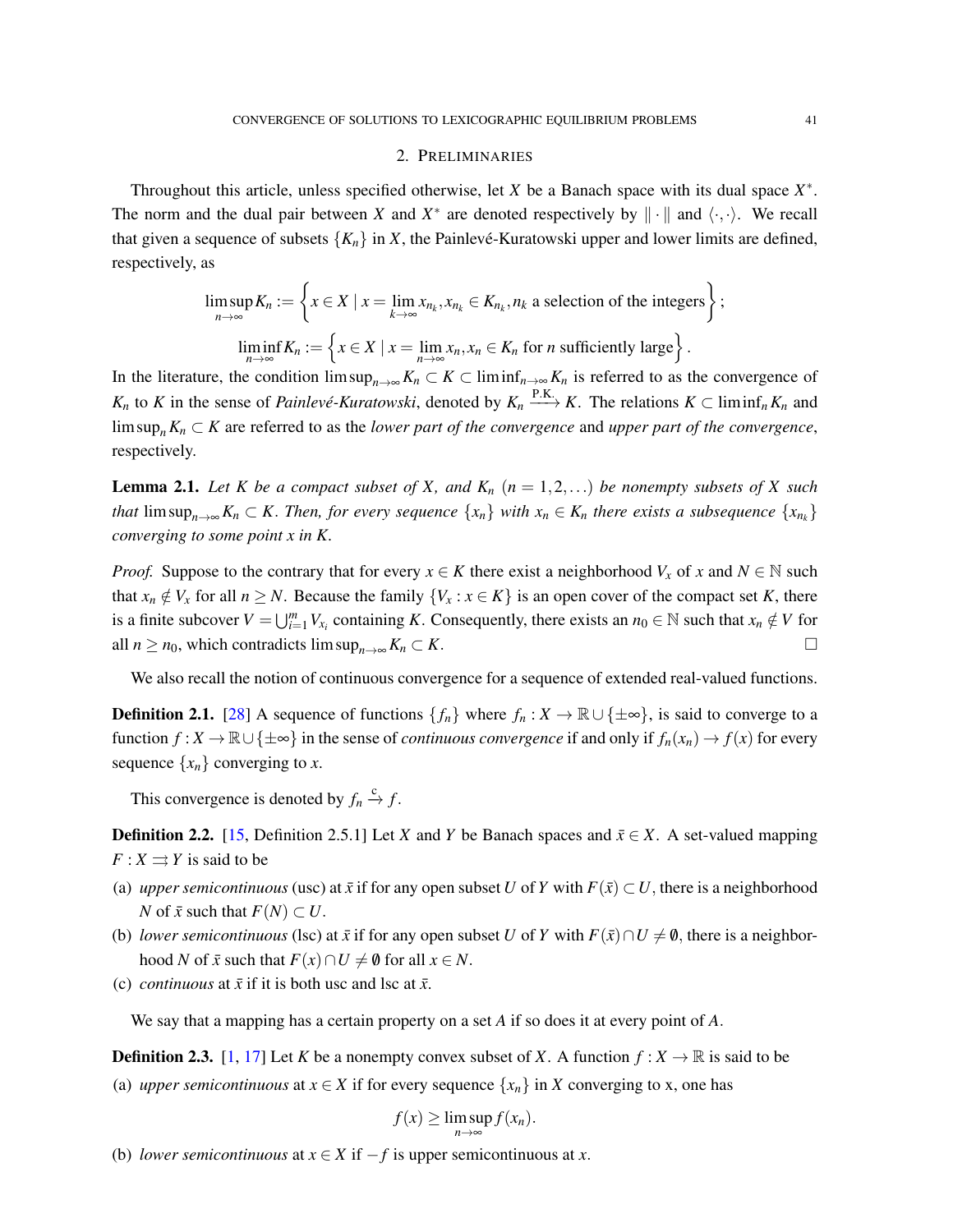(c) *quasiconvex* on *K* if for each pair of points  $x, y \in K$  and for all  $t \in [0, 1]$ , one has

$$
f(tx+(1-t)y) \le \max\{f(x), f(y)\}.
$$

(d) *strictly quasiconvex* on *K* if for each pair of points  $x, y \in K$ ,  $x \neq y$  and  $t \in ]0,1[$ , one has

$$
f(tx + (1-t)y) < \max\{f(x), f(y)\}.
$$

(e) *semistrictly quasiconvex* on *K* if for each pair of points  $x, y \in K, x \neq y$  such that  $f(x) \neq f(y)$  and  $t \in ]0,1[$ , one has

$$
f(tx + (1-t)y) < \max\{f(x), f(y)\}.
$$

- (f) *explicitly quasiconvex* on *K* if it is quasiconvex and semistrictly quasiconvex on *K*.
- (g) *quasiconcave* (respectively, *strictly quasiconcave*, *semistrictly quasiconcave*, *explicitly quasiconcave*) on *K* if −*f* is quasiconvex (respectively, strictly quasiconvex, semistrictly quasiconvex, explicitly quasiconvex) on *K*.

It is worth noting that there is no relationship between the class of quasiconvex functions and that of semistrictly quasiconvex ones. However, a function *f* is explicitly quasiconvex whenever it is lower semicontinuous and semistrictly quasiconvex.

**Definition 2.4.** [\[9\]](#page-12-4) Let *K* be a nonempty subset of *X* and  $\varphi : K \times K \to \mathbb{R}$  be a bifunction.

(a)  $\varphi$  is said to be *pseudomonotone* on *K* if for each pair of points  $x, y \in K$ , the following implication holds

$$
[\varphi(x,y)\geq 0]\Longrightarrow [\varphi(y,x)\leq 0].
$$

- (b)  $\varphi$  is said to be *properly quasimonotone* on *K* if for every finite set *A* ⊂ *K* and for every *x* in the convex hull of *A*, it holds that  $\max_{y \in A} \varphi(x, y) \geq 0$ .
- (c)  $\varphi$  is said to be *pseudo-symmetric* on *K* if for each pair of points  $x, y \in K$ , the following implication holds:

$$
[\varphi(x,y)=0] \Longrightarrow [\varphi(y,x)=0].
$$

(d)  $\varphi$  is said to be *pseudomonotone<sub>\*</sub>* on *K* if it is pseudomonotone on *K* and for each pair of points  $x, y \in K$ , if  $\varphi(x, y) = \varphi(y, x) = 0$  then for every  $z \in K$ , there exists a positive real number *k* depended on *x*, *y*,*z* such that

$$
\varphi(x,z) = k\varphi(y,z).
$$

(e) ϕ possesses the *triangle inequality* if

$$
\varphi(x,y) \leq \varphi(x,z) + \varphi(z,y), \quad \forall x, y, z \in K.
$$

(f)  $\varphi$  is said to be a *weak pseudo-distance* on *K* if for every triple *x*, *y*, *z*  $\in$  *K*, there exist positive real numbers  $k, l$  depended on  $x, y, z$  such that the following implication is satisfied

$$
[\varphi(x,y)\geq 0]\Longrightarrow [k\varphi(x,z)+l\varphi(z,y)\geq 0].
$$

It is clear that the class of weak pseudo-distance functions strictly contains that of triangle inequality functions. Now we propose a modified version of the weak pseudo-distance notion.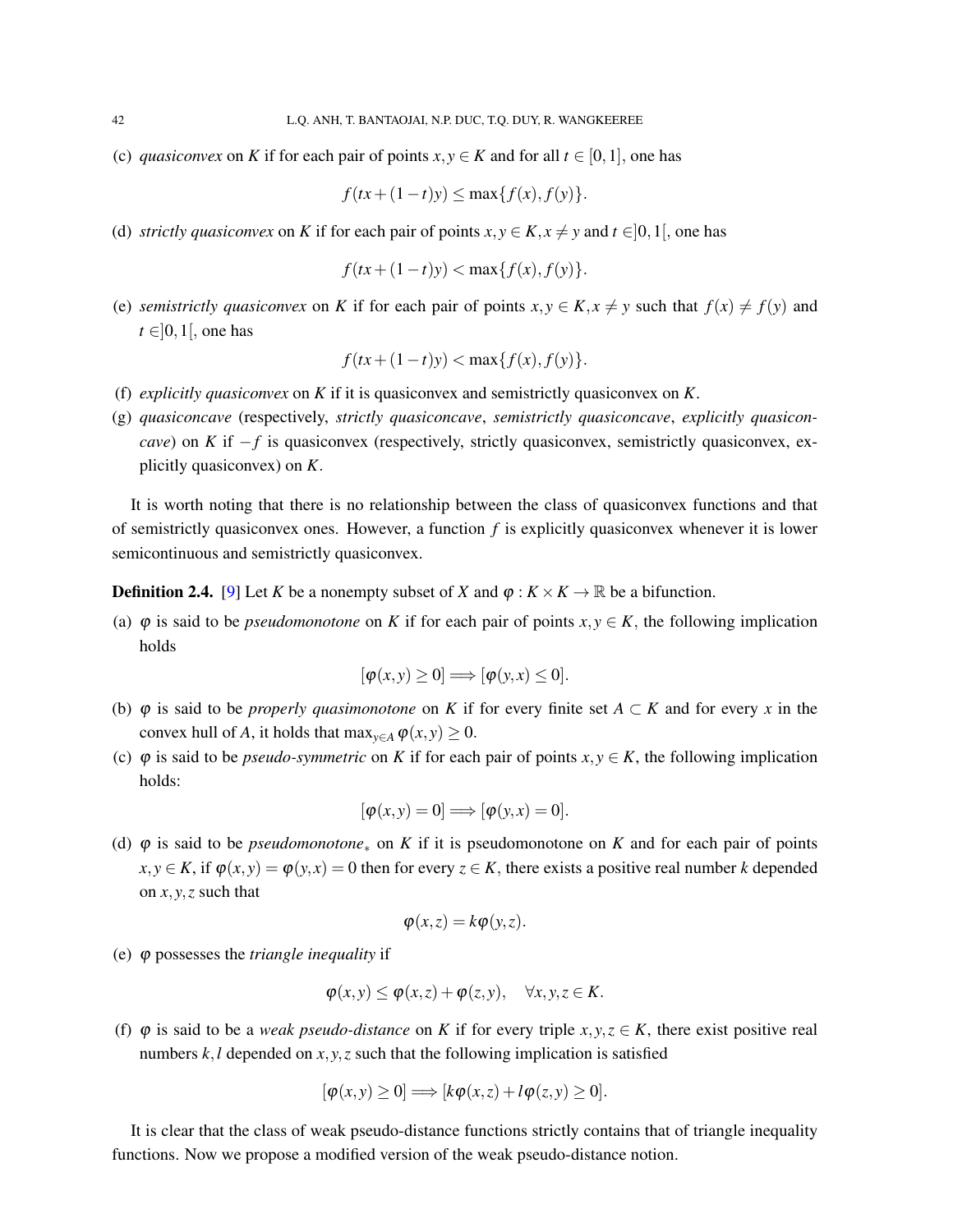**Definition 2.5.** Let *K* be a nonempty subset of *X*. A bifunction  $\varphi : K \times K \to \mathbb{R}$  is said to be a *transfer weak pseudo-distance* if  $\varphi(x, y) = 0$  for each pair of points  $x, y \in K$  then the following implication holds

$$
[\varphi(x,z) \geq 0, \forall z \in K] \Longrightarrow [\varphi(y,z) \geq 0, \forall z \in K].
$$

We discuss some sufficient conditions for the transfer weak pseudo-distance property.

**Proposition 2.1.** *Suppose that*  $\varphi: K \times K \to \mathbb{R}$  *satisfies one of the following conditions:* 

- (i) ϕ *is pseudo-symmetric and pseudomonotone*∗.
- (ii) ϕ *is a weak pseudo-distance*.

*Then,* **φ** *is a transfer weak pseudo-distance.* 

*Proof.* The transfer weak pseudo-distance of  $\varphi$  follows immediately from (i). Suppose that  $\varphi$  satisfies condition (ii). Let  $x, y \in K$  be such that  $\varphi(x, y) = 0$ . Then, for each  $z \in K$ ,  $\varphi(x, z) \ge 0$ , there exist  $k, l > 0$ satisfying

$$
k\varphi(x,y)+l\varphi(y,z)\geq 0.
$$

Consequently,  $\varphi(y, z) \ge 0$ , which implies that  $\varphi$  is a transfer weak pseudo-distance. The proof is com- $\Box$ 

We now recall the concept of lexicographic cone in finite dimensional space and models of equilibrium problems with the order induced by such cone. The lexicographic cone of  $\mathbb{R}^n$ , denoted  $C_{\text{lex}}$ , is the collection of zero and all vectors in  $\mathbb{R}^n$  whose the first nonzero coordinate is a positive number, i.e.,

$$
C_{\text{lex}} := \{0\} \cup \{x \in \mathbb{R}^n \mid x_1 = \dots = x_j = 0, x_{j+1} > 0, \text{ for some } j, 0 \le j < n\}.
$$

This cone is convex and pointed, and induces the total order as follow:

$$
x \geq_L y \Leftrightarrow x - y \in C_{\text{lex}}.
$$

We also observe that it is neither closed nor open. Indeed, when comparing with the cone  $C_1 := \{x \in$  $\mathbb{R}^n | x_1 \geq 0$ , we see that int $C_1 \subsetneq C_{\text{lex}} \subsetneq C_1$ , while

$$
intC_{\text{lex}} = intC_1 \text{ and } clC_{\text{lex}} = C_1.
$$

Let  $f := (f^1, f^2) : X \times X \to \mathbb{R}^2$  be a vector-valued bifunction satisfying  $f(x, x) = 0$  for all  $x \in X$ , and *K* be a nonempty closed subset of *X*. Let us now consider the following lexicographic vector equilibrium problem.

(LEP) Find  $\bar{x} \in K$  such that

$$
f(\bar{x}, y) \geq_L 0, \quad y \in K.
$$

The set of the solutions to the problem (LEP) is denoted by  $S_{\text{LEP}}$ . We consider the lexicographic equilibrium problem under perturbations by a sequence of problems which are expressed in terms of perturbing the constraint set and the objective function. Then, (LEP) is embedded into the following family.

 $(LEP)<sub>n</sub>$  Find  $x<sub>n</sub> \in K<sub>n</sub>$  such that

$$
f_n(x_n, y) \geq_L 0, \quad \forall y \in K_n,
$$

where  $f_n: X \times X \to \mathbb{R}^2$  and  $K_n$  are nonempty subsets of X.

By  $S_{\text{LEP}}^n$  we denote the solution sets of the such problems. It is worth noticing that the problem (LEP) can be stated in the following equivalent way: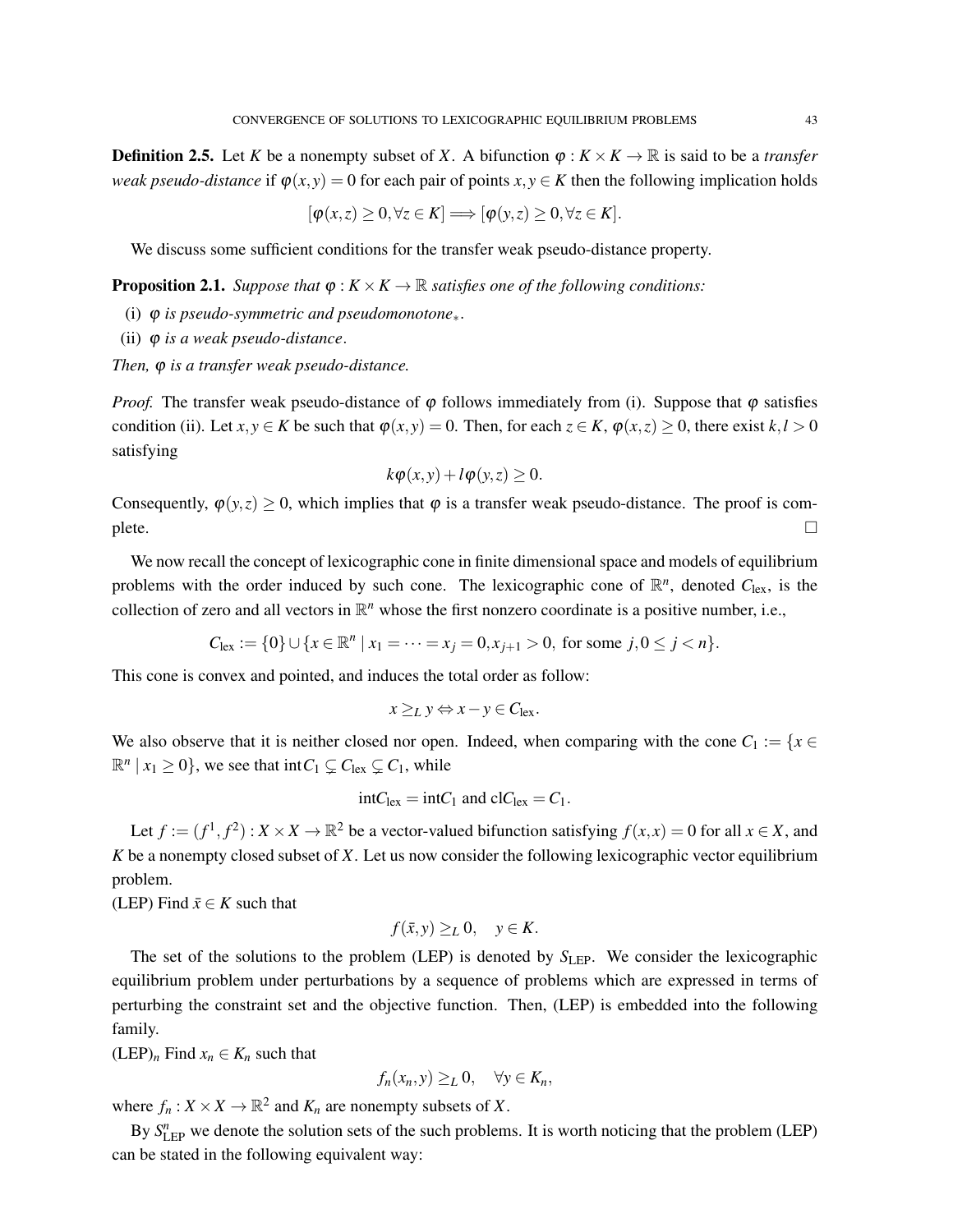(LEP) Find  $\bar{x} \in K$  such that

$$
\begin{cases}\nf^1(\bar{x}, y) \ge 0, & \forall y \in K, \\
f^2(\bar{x}, z) \ge 0, & \forall z \in Z(\bar{x}),\n\end{cases}
$$

where  $Z: X \rightrightarrows K$ ,  $Z(x) := \{y \in K \mid f^1(x, y) = 0\}$ . The problem (LEP) can clearly be rewritten as: Find  $\bar{x} \in S_{\text{EP}_1}$  such that

$$
f^2(\bar{x}, z) \ge 0, \quad \forall z \in Z(\bar{x}),
$$

where  $S_{\text{EP}_1} := \{ \bar{x} \in K \mid f^1(\bar{x}, y) \ge 0, \forall y \in K \}.$ 

The family of perturbed lexicographic vector equilibrium problems (LEP)<sub>*n*</sub>,  $n \in \mathbb{N}$ , is restated similarly by

 $(LEP)<sub>n</sub>$  Find  $x<sub>n</sub> \in K<sub>n</sub>$  such that

$$
\begin{cases}\nf_n^1(x_n, y) \ge 0, & \forall y \in K_n \\
f_n^2(x_n, z) \ge 0, & \forall z \in Z_n(x_n),\n\end{cases}
$$

<span id="page-5-0"></span>where  $Z_n: X \to K_n, Z_n(x_n) := \{y_n \in K_n \mid f_n^1(x_n, y_n) = 0\}.$ 

## 3. EXISTENCE CONDITIONS

In this section, we establish the existence of solutions to the lexicographic equilibrium problem. Unless otherwise specified, we assume throughout this article that *K* is a nonempty-convex-compact subset of *X*. The compactness assumption used here is only for the sake of simplifying the presentation. In fact, this assumption can be replaced by the various coercivity conditions, for more details we refer the reader to [\[1,](#page-11-6) [7,](#page-11-7) [10\]](#page-12-0).

We first recall some well-known results about the Kakutani–Fan–Glicksberg fixed point theorem and the Ky Fan's minimax inequality theorem.

<span id="page-5-2"></span>Proposition 3.1. [\[16\]](#page-12-20) *Let A be a nonempty compact convex subset of a locally convex Hausdorff space X.* Let  $\Phi$ :  $A \rightrightarrows A$  be an upper semicontinuous mapping with nonempty closed and convex values. Then, Φ *has a fixed point in A.*

<span id="page-5-1"></span>**Proposition 3.2.** [\[14\]](#page-12-1) *Let*  $\theta$  :  $K \times K \to \mathbb{R}$  *be an equilibrium bifunction, i.e.,*  $\theta(x, x) = 0$  *for every*  $x \in K$ . *If*  $\theta(\cdot, y)$  *is upper semicontinuous for each*  $y \in K$ *, and*  $\theta(x, \cdot)$  *is quasiconvex for each*  $x \in K$ *, then there exists a point*  $\bar{x} \in K$  *such that* 

$$
\theta(\bar{x}, y) \ge 0, \quad \forall y \in K.
$$

It is obvious that under conditions assumed in Proposition [3.2,](#page-5-1) the solutions set of the scalar equilibrium  $EP(K, \theta)$  is compact. To obtain some additional properties of the solutions set to equilibrium problems, we would like to recall the following results; see, for instance, [\[1,](#page-11-6) [6\]](#page-11-8).

Proposition 3.3. *Under assumptions of Proposition [3.2](#page-5-1) and suppose further that:*

- (i) θ *is pseudomonotone;*
- (ii)  $\theta(x, \cdot)$  *is explicitly quasiconvex for each*  $x \in K$ .

*Then, the solutions set of*  $EP(K, \theta)$  *is nonempty, compact and convex.* 

<span id="page-5-3"></span>Proposition 3.4. *Suppose that*

(i) θ *is properly quasimonotone*;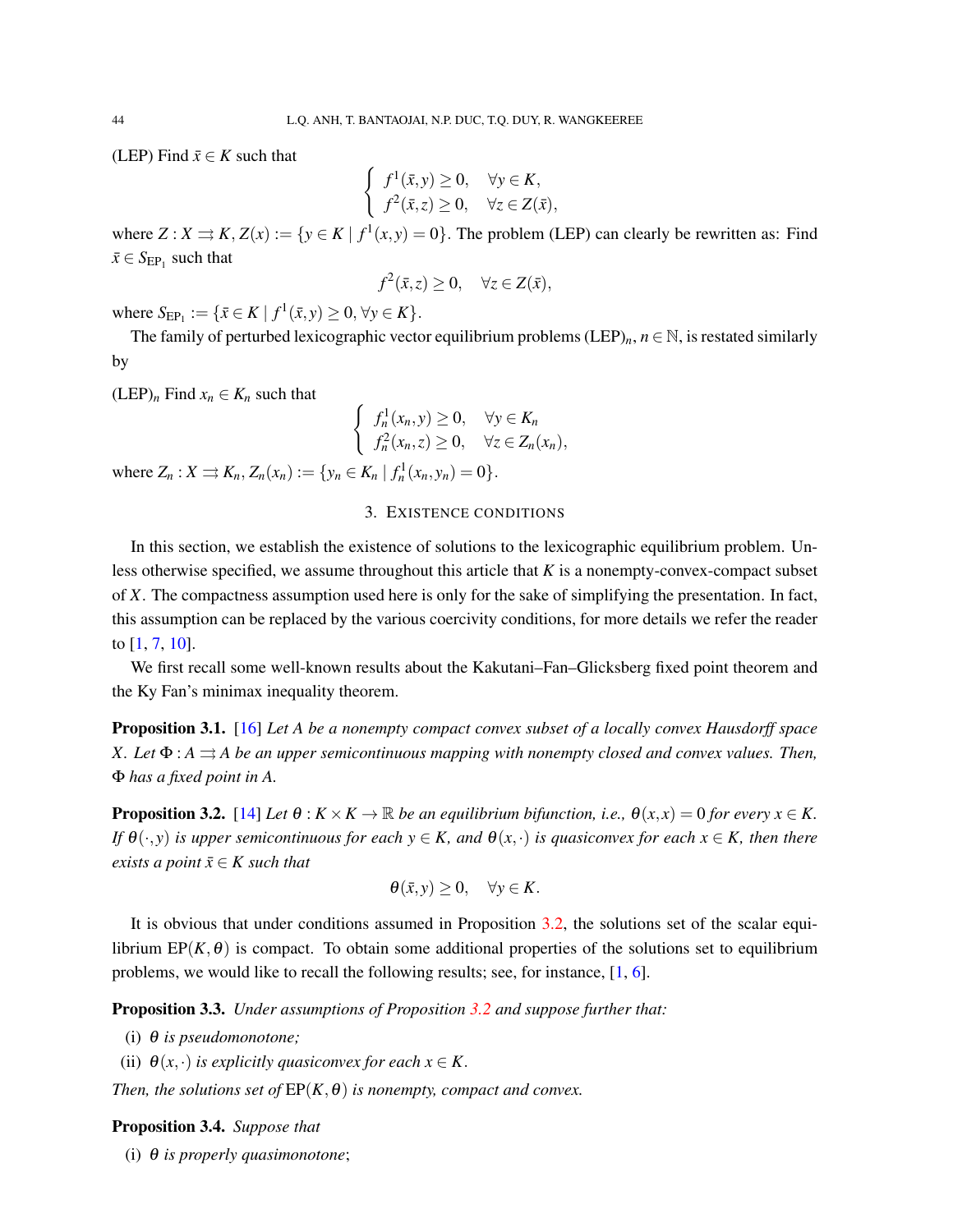- (ii)  $\theta(\cdot, y)$  *is upper semicontinuous for each*  $y \in K$ ;
- (iii)  $\theta(\cdot, y)$  *is quasiconcave for each*  $y \in K$ .

*Then, the solutions set of*  $EP(K, \theta)$  *is nonempty, compact and convex.* 

Inspired by the Kakutani–Fan–Glicksberg fixed point theorem, we propose the following existence result for (LEP).

<span id="page-6-0"></span>Theorem 3.1. *Assume that the following assumptions hold:*

- (i)  $f^1(\cdot, y)$  and  $f^2$  are upper semicontinuous for each  $y \in K$ ;
- (ii)  $f^1(x, \cdot)$  *and*  $f^2(x, \cdot)$  *are explicitly quasiconvex for each*  $x \in K$ ;
- (iii)  $f^1$  and  $f^2$  are pseudomonotone;
- $(iv)$  *Z is lsc on*  $S_{EP_1}$ .

*Then, the set*  $S_{\text{LEP}}$  *is nonempty and compact.* 

*Proof.* In light of Proposition [3.1,](#page-5-2) we see that  $S_{EP_1}$  is nonempty, compact and convex. For each  $x \in S_{EP_1}$ , it is easy to see that  $Z(x)$  is convex. Let's consider the set-valued mapping  $\Phi: S_{EP_1} \to S_{EP_1}$  defined as

$$
\Phi(x) := \{ u \in S_{\mathrm{EP}_1} \mid f^2(u, y) \ge 0, \forall y \in Z(x) \}.
$$

We first check the convexity of  $\Phi(x)$ . Let  $u_1, u_2 \in \Phi(x)$ . Then, for all  $y \in Z(x)$ , we have

$$
f^{2}(u_{1}, y) \ge 0
$$
 and  $f^{2}(u_{2}, y) \ge 0$ .

Since  $f^2$  is pseudomonotone,

$$
f^{2}(y, u_{1}) \le 0
$$
 and  $f^{2}(y, u_{2}) \le 0$ .

This fact together with the quasiconvexity of  $f^2(y, \cdot)$  gives

$$
f^{2}(y,tu_{1}+(1-t)u_{2}) \leq \max\{f^{2}(y,u_{1}),f^{2}(y,u_{2})\} \leq 0.
$$

Consequently,  $f^2(tu_1 + (1-t)u_2, y) \ge 0$ , which implies that  $tu_1 + (1-t)u_2 \in \Phi(x)$ . Hence,  $\Phi(x)$  is convex. We next claim that  $\Phi(x)$  is closed. Let  $\{u_n\} \subset \Phi(x)$  be a sequence converging to *w*. Then,  $f^2(u_n, y) \ge 0$  for all  $y \in Z(x)$ . From the upper semicontinuous of  $f^2(\cdot, y)$  at *u*, we have

$$
f^2(u, y) \ge 0.
$$

Thus,  $u \in \Phi(x)$ , i.e.,  $\Phi(x)$  is closed. Finally, we prove that  $\Phi$  is upper semicontinuous on  $S_{EP_1}$ . Suppose to the contrary that  $\Phi$  is not usc at some point  $x_0 \in S_{EP_1}$ . Then, there exists a neighborhood *U* of  $\Phi(x_0)$  such that there are  $x_n$  converging to  $x_0$  and  $u_n \in \Phi(x_n)$  with  $u_n \notin U$  for all *n*. Since  $S_{EP_1}$  is compact,  $u_n$  (take a subsequence if necessary) converge to some point  $u_0 \in S_{EP_1}$ . For each  $y_0 \in Z(x_0)$ , the lower semicontinuity of Z ensures the existence of  $y_n \in Z(x_n)$  with  $y_n \to y_0$ . Since  $u_n \in \Phi(x_n)$ , we have  $f^2(u_n, y_n) \ge 0$ . It follows from the upper semicontinuous of  $f^2$  at  $(u_0, y_0)$  that  $f^2(u_0, y_0) \ge 0$ , i.e.,  $w_0 \in \Phi(x_0)$ , which is a contradiction as  $u_n \notin U$  for all *n*. Hence,  $\Phi$  is usc on  $S_{EP_1}$ . By Kakutani-Fan-Glicksberg fixed point theorem, there exists  $x \in S_{EP_1}$  such that  $\Phi(x) = x$ . Therefore,  $S_{LEP}$  is nonempty. The compactness of the set of solutions is obvious.

Remark 3.1. In [\[9\]](#page-12-4), Bianchi, Konnov and Pini proposed an approach the existence of solutions of (LEP) via the analysis of the solutions of sequential equilibrium problems. Theorem [3.1](#page-6-0) is a direct investigation for the existence of solutions of (LEP). In this way, we have to utilize the lower semicontinuity of the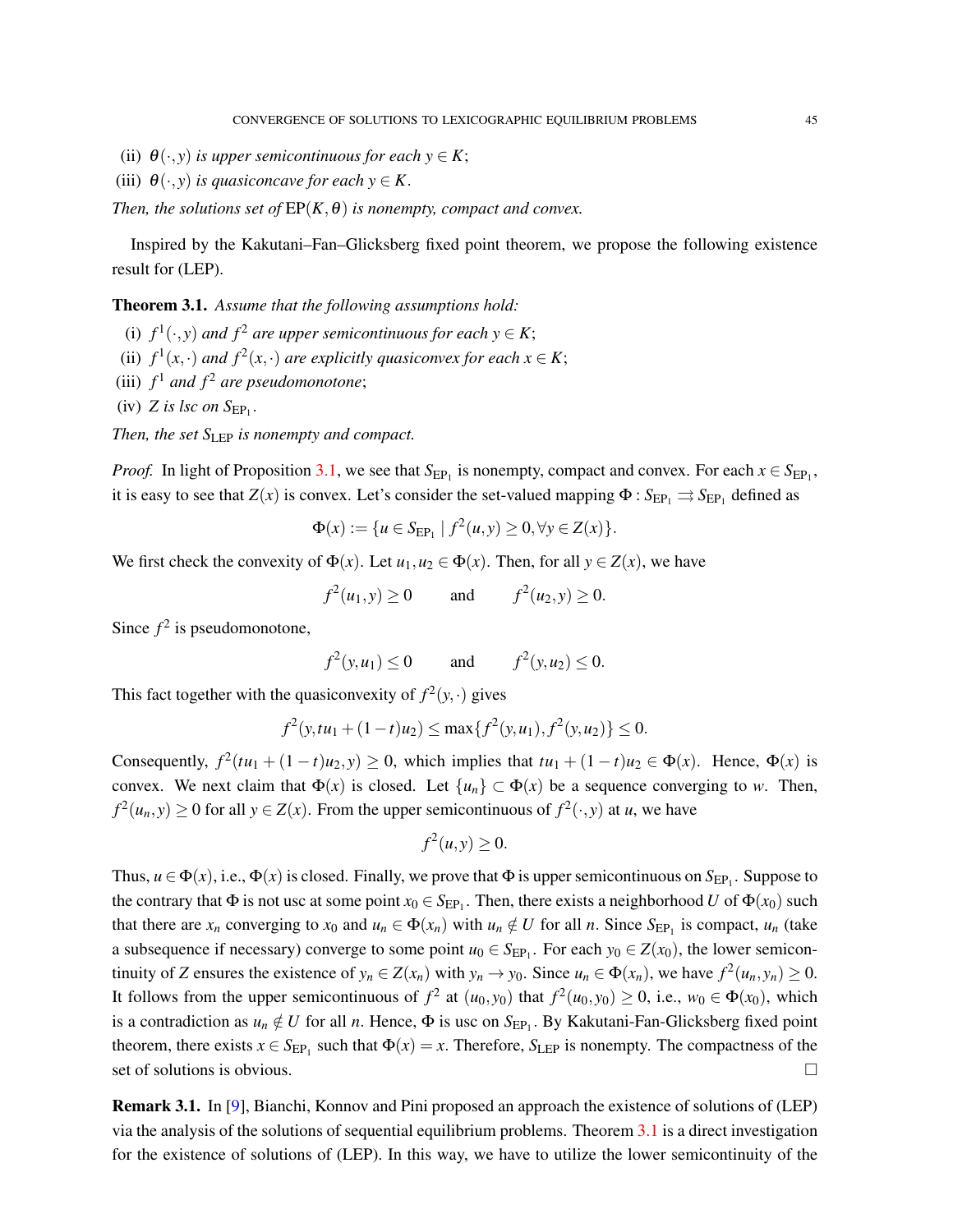set-valued mapping *Z*. The following result provides sufficient conditions for the mentioned property of *Z*.

# <span id="page-7-2"></span>**Proposition 3.5.** Assume that  $S_{EP_1}$  is a nonempty compact set and

(i)  $f^1(\cdot, y)$  *is strictly quasiconcave and lower semicontinuous for each*  $y \in K$ ;

(ii)  $f^1$  *is pseudomonotone and is a transfer weak pseudo-distance on*  $K \times K$ .

*Then, Z is lsc on*  $S_{EP_1}$ .

*Proof.* For each  $\bar{x} \in S_{EP_1}$ , let  $\bar{z}$  be an arbitrary point in  $Z(\bar{x})$ . It is clear that  $f^1(\bar{x}, \bar{z}) = 0$  and  $f^1(\bar{x}, y) \ge 0$  for all  $y \in K$ . Because  $f^1$  is a transfer weak pseudo-distance on  $K \times K$ , we have  $f^1(\bar{z}, y) \ge 0$ , which implies that  $\bar{z} \in S_{EP_1}$ . It follows from the nonemptiness and compactness of  $S_{EP_1}$  that there exists a sequence of points  $z_n \in S_{EP_1}$  converging to  $\overline{z}$ . We claim that  $z_n \in Z(x_n)$  for every  $x_n \in S_{EP_1}$ . Indeed, since  $z_n \in S_{EP_1}$ ,  $f^1(z_n, x_n) \ge 0$ . Combining this and the pseudomonotonicity of  $f^1$  gives us  $f^1(x_n, z_n) \le 0$ , which yields that  $f_1(x_n, z_n) = 0$ , as  $x_n \in S_{EP_1}$ . Therefore,  $z_n \in Z(x_n)$ , this brings the proof to its end.

The following result is an alternative approach for the existence solutions of (LEP).

## <span id="page-7-1"></span>Theorem 3.2. *Assume that*

- (i)  $f^1(\cdot, y)$  *is quasiconcave for each*  $y \in K$ ;
- (ii)  $f^1$  *is a transfer weak pseudo-distance on*  $K \times K$ ;
- (iii)  $f^1$  and  $f^2$  are properly quasimonotone on  $K \times K$ ;
- (iv)  $f^1(\cdot, y)$  and  $f^2(\cdot, y)$  are upper semicontinuous for each  $y \in K$ .

*Then, the set*  $S_{\text{LEP}}$  *is nonempty.* 

*Proof.* It follows immediately from Proposition [3.4](#page-5-3) that  $S_{EP_1}$  is nonempty, compact and convex. By setting

$$
T := \{ x \in S_{\rm EP_1} \mid f^2(x, y) \ge 0, \forall y \in S_{\rm EP_1} \}
$$

and applying Proposition [3.4](#page-5-3) again we obtain that *T* is nonempty. For every  $x \in S_{EP_1}$ , let *z* be an arbitrary point in  $Z(x)$ . Because  $f^1$  is a transfer weak pseudo-distance and  $f^1(x, z) = 0$ , it yields from the fact  $f^1(x, y) \ge 0$  for all  $y \in K$  that  $f^1(z, y) \ge 0$ . Thus,  $z \in S_{\text{EP}_1}$ , i.e.,  $Z(x) \subset S_{\text{EP}_1}$ . Consequently,  $T \subset S_{\text{LEP}}$ . The proof is complete.  $\Box$ 

Remark 3.2. Theorem [3.2](#page-7-1) is strictly improve Theorem 2 in [\[9\]](#page-12-4). Namely, the weak pseudo-distance assumption on  $f<sup>1</sup>$  is relaxed by the transfer weak pseudo-distance.

## 4. CONVERGENCE CONDITIONS

<span id="page-7-0"></span>In this section, we mainly study the Painlevé-Kuratowski convergence of the solution sets of a family of perturbed lexicographic vector equilibrium problems by perturbing both the constraint set and the objective function. We investigate this convergence by using the Painlevé-Kuratowski convergence of the sequence of the perturbed constraint sets and the continuous convergence of the sequence of the perturbed objective functions. In this regard, we firstly establish the following result.

#### Lemma 4.1. *Assume that*

(i) 
$$
K_n \xrightarrow{\text{P.K.}} K
$$
 and  $f_n^1 \xrightarrow{c} f^1$ ;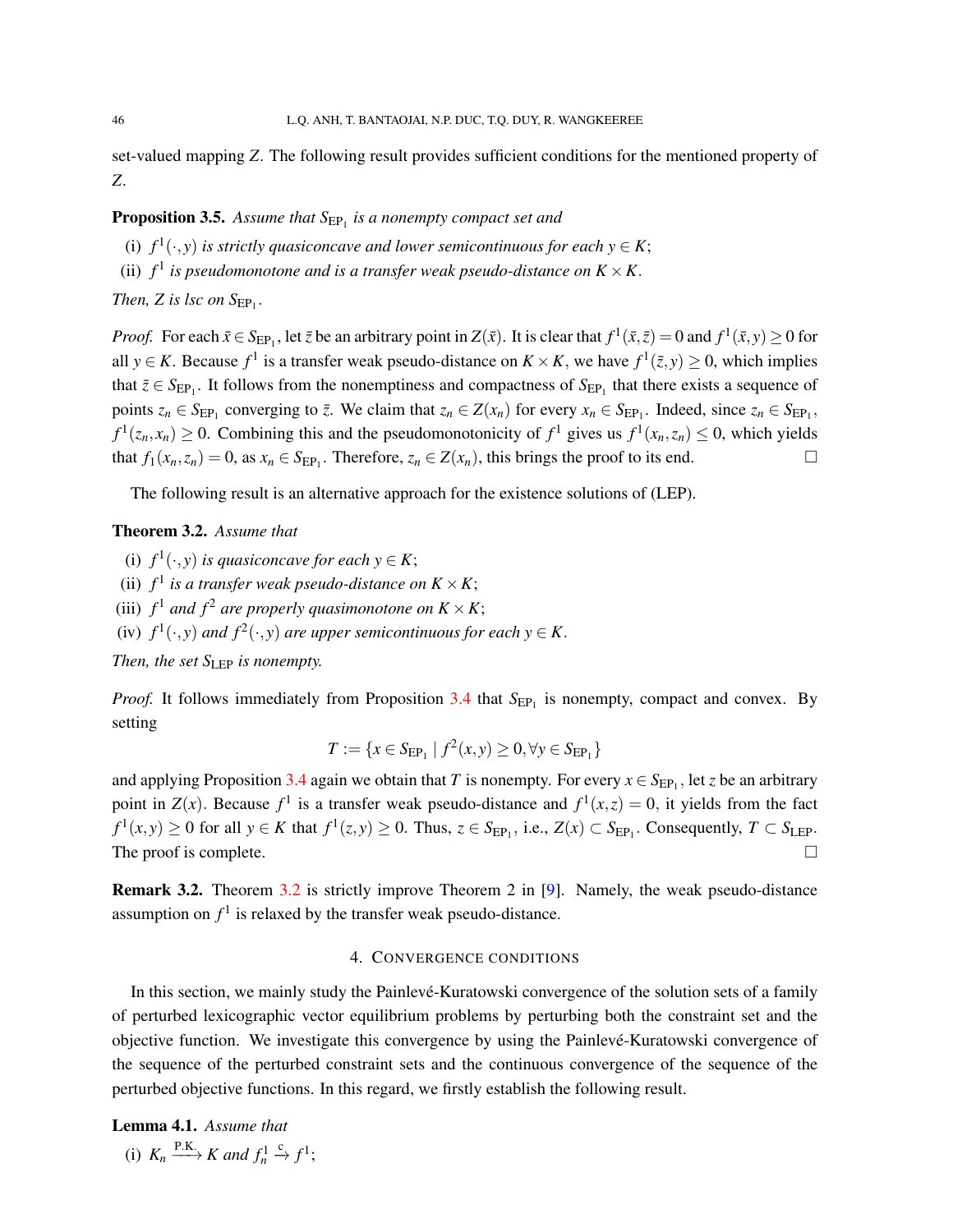(ii) The Fréchet derivative,  $\nabla_2 f^1$ , of  $f^1$  with respect to the second argument exists and  $\nabla_2 f^1(x, \cdot)$  is *surjective on*  $X \setminus \{x\}$  *for each*  $x \in X$ .

*Then, for each*  $x_n \to x$  *and*  $z \in Z(x) \setminus \{x\}$ *, there exist*  $z_n \in Z_n(x_n)$  *such that*  $z_n \to z$ *.* 

*Proof.* For each  $x_n \to \bar{x}$  and  $\bar{z} \in Z(\bar{x}) \setminus {\bar{x}}$ , we claim that for each neighborhood *V* of  $\bar{z}$ ,  $V \subset X$ , there exist a neighborhood *U* of  $\bar{x}$  and a function  $s_n : U \to V$  such that  $s_n(x) \in Z_n(x)$  for all  $x \in U$ . Let  $m =$  $\|\nabla_2 f^1(\bar{x}, \bar{z})^{-1}\|$  and  $\alpha$  be a positive real number such that  $B_\alpha(\bar{z}) \subset V$ . From the Fréchet differentiability of  $f^1$ , one can choose a real number  $\beta \in (0,\alpha]$  such that

$$
\left|f^1(\bar{x}, z) - f^1(\bar{x}, \bar{z}) - \langle \nabla_2 f^1(\bar{x}, \bar{z}), z - \bar{z} \rangle \right| \leq \frac{1}{2m} \left\| z - \bar{z} \right\|, \forall z \in B_{\beta}(\bar{z}),
$$

and consequently,

$$
\left|f^1(\bar{x}, z) - \langle \nabla_2 f^1(\bar{x}, \bar{z}), z - \bar{z} \rangle\right| \leq \frac{\beta}{2m}, \quad \forall z \in B_{\beta}(\bar{z}).
$$

Since  $f_n^1 \stackrel{c}{\to} f^1$ , there exists a positive real number  $\gamma \leq \beta$  such that for all  $x \in B_{\gamma}(\bar{x}), z \in B_{\beta}(\bar{z})$ , one has

$$
\left|f_n^1(x,z) - f^1(\bar{x},z)\right| \le \frac{\beta}{2m}
$$

.

For each  $x \in B_{\gamma}(\bar{x})$ , we construct the function  $\xi_x^{(n)} : B_{\beta}(\bar{z}) \to X$  satisfying

$$
\xi_x^{(n)}(z) = \nabla_2 f^1(\bar{x}, \bar{z})^{-1} \left( \left\langle \nabla_2 f^1(\bar{x}, \bar{z}), z \right\rangle - f_n^1(x, z) \right).
$$

Obviously,  $\xi_x^{(n)}$  is continuous in  $B_\beta(\bar{z})$ . Further, for any  $z \in B_\beta(\bar{z})$ , one has

$$
\left\| \xi_x^{(n)}(z) - \bar{z} \right\| = \left\| \nabla_2 f^1(\bar{x}, \bar{z})^{-1} \left( \left\langle \nabla_2 f^1(\bar{x}, \bar{z}), z \right\rangle - f_n^1(x, z) \right) - \bar{z} \right\|
$$
  
\n
$$
= \left\| \nabla_2 f^1(\bar{x}, \bar{z})^{-1} \right\| \left| \left\langle \nabla_2 f^1(\bar{x}, \bar{z}), z - \bar{z} \right\rangle - f_n^1(x, z) \right|
$$
  
\n
$$
\leq m \left( \left| \left\langle \nabla_2 f^1(\bar{x}, \bar{z}), z - \bar{z} \right\rangle - f^1(\bar{x}, z) \right| + \left| f^1(\bar{x}, z) - f_n^1(x, z) \right| \right)
$$
  
\n
$$
\leq m \left( \frac{\beta}{2m} + \frac{\beta}{2m} \right) = \beta.
$$

Hence, thanks to the Schauder's fixed-point theorem, for all  $x \in B_{\gamma}(\bar{x})$ , there exists a point  $s_n(x) \in B_{\beta}(\bar{z})$ *V* such that  $\xi_{(x)}^{(n)}$  $\binom{n}{x}(s_n(x)) = s_n(x)$ . Thus,

$$
s_n(x) = \nabla_2 f^1(\bar{x}, \bar{z})^{-1} \left( \langle \nabla_2 f^1(\bar{x}, \bar{z}), s_n(x) \rangle - f_n^1(x, s_n(x)) \right),
$$

which is equivalent to  $f_n^1(x, s_n(x)) = 0$ , i.e.  $s_n(x) \in Z_n(x)$ .

We next focus on the upper part of the convergence of the solution sets  $S_{\text{LEP}}^n$ .

## <span id="page-8-1"></span>Theorem 4.1. *Assume that*

- (i)  $K_n \xrightarrow{\text{P.K.}} K$  and  $f_n^i \xrightarrow{c} f^i$ , for  $i = 1, 2$ ;
- (ii)  $f^1(x, \cdot)$  *and*  $f^2(x, \cdot)$  *are explicitly quasiconvex for each*  $x \in K$ ;
- (iii)  $f^1$  and  $f^2$  are pseudomonotone;
- <span id="page-8-0"></span>(iv) The Fréchet derivative,  $\nabla_2 f^1$ , of  $f^1$  with respect to the second argument exists and  $\nabla_2 f^1(x, \cdot)$  is *surjective on*  $X \setminus \{x\}$ *.*

*Then, the solution set of* (LEP) *is nonempty and*  $\limsup_{n\to\infty} S_{\text{LEP}}^n \subset S_{\text{LEP}}$ .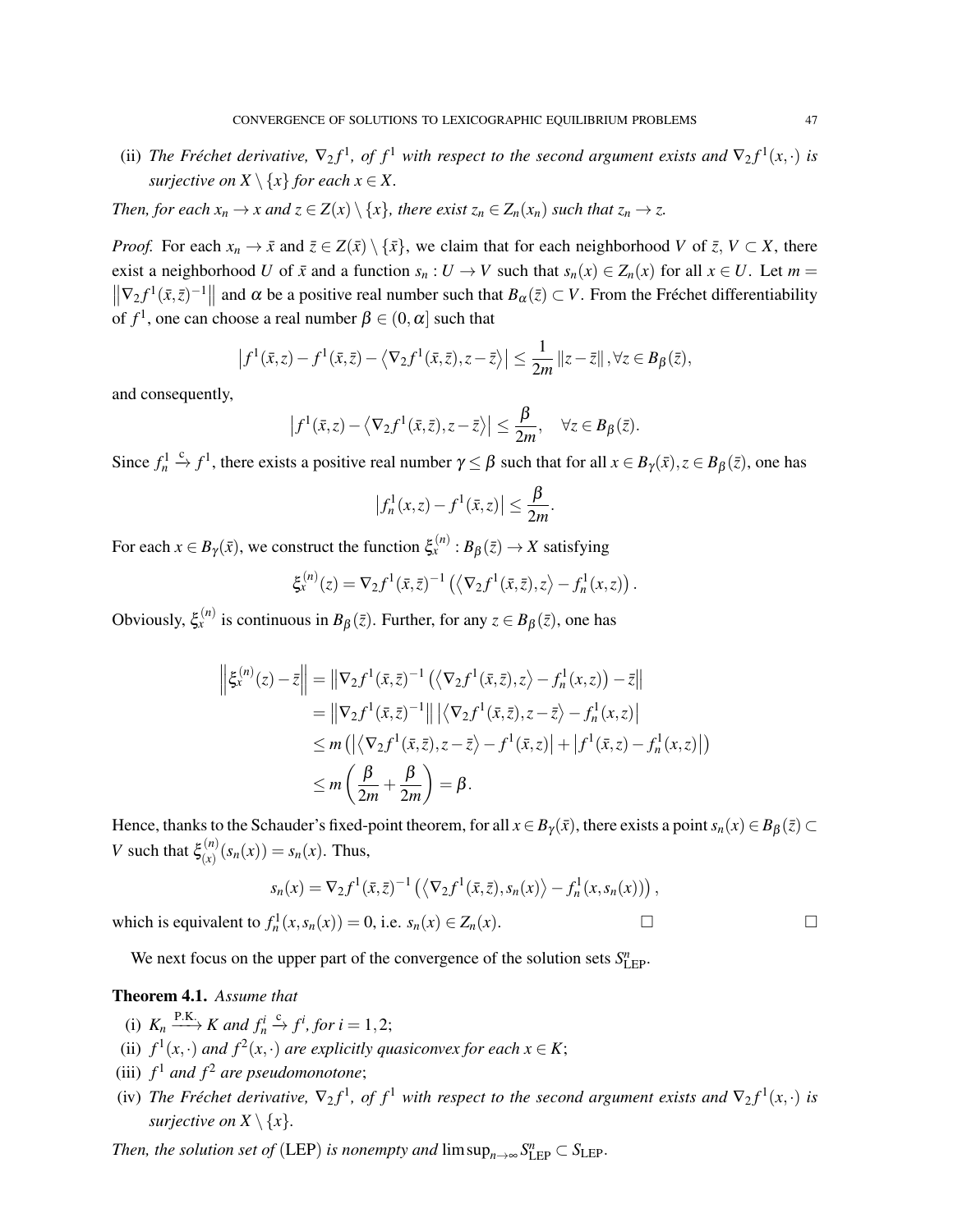*Proof.* The nonemptiness of the solution set  $S_{LEP}$  follows from Theorem [3.1.](#page-6-0) We show that  $\limsup_{n\to\infty} S_{LEP}^n$  $\subset S_{\text{LEP}}$ . Let  $x_0$  be an arbitrary point of lim sup<sub>*n*→∞</sub>  $S_{\text{LEP}}^n$ . Then, there exists a subsequence  $\{x_{n_k}\}\$ in  $S_{\text{LEP}}^{n_k}$ such that  $x_{n_k} \to x_0$ . Since  $K_{n_k} \xrightarrow{P.K.} K$ , we have  $x_0 \in K$ . Because  $x_{n_k} \in S_{\text{LEP}}^{n_k}$ ,

$$
\int f_{n_k}^1(x_{n_k}, y) \ge 0, \qquad \forall y \in K_{n_k}, \tag{4.1}
$$

$$
\left\{\n\begin{array}{ll}\nf_{n_k}^2(x_{n_k},z) \geq 0, & \forall z \in Z_{n_k}(x_{n_k}).\n\end{array}\n\right.
$$
\n(4.2)

For each  $y \in K$ , as  $K_{n_k} \xrightarrow{P.K.} K$ , there are  $y_{n_k} \in K_{n_k}$  such that  $y_{n_k} \to y$ . It follows from [\(4.1\)](#page-8-0) and the continuous convergence of  $f^1$  that  $f^1(x_0, y) \ge 0$ . If  $x_0 \notin S_{\text{LEP}}$ , then there is  $z_0 \in Z(x_0)$  such that

<span id="page-9-0"></span>
$$
f^2(x_0, z_0) < 0. \tag{4.3}
$$

Applying Lemma [3.5,](#page-7-2) there exist  $z_{n_k} \in Z_{n_k}(x_{n_k})$  such that  $z_{n_k} \to z_0$ . Combining this with [\(4.2\)](#page-8-0) and taking into account the continuous convergence of  $f^2$ , we arrive at  $f^2(x_0, z_0) \ge 0$ , which contradicts [\(4.3\)](#page-9-0). Therefore,  $x_0 \in S_{\text{LEP}}$ , this brings the proof to the end.

The essentialness of all assumptions is now explained by the following counterexamples.

**Example 4.1.** (The Painlevé-Kuratowski convergence of constraint sets is essential) Let  $X = \mathbb{R}, K =$  $[-1,1], K_n = [-2 - n^{-1}, 2 + n^{-1}]$ . Let  $f, f_n : X \times X \to \mathbb{R}^2$  be the functions defined, respectively, by

$$
f(x,y) = (y-x, y-x) \text{ and } f_n(x,y) = \left( \left(1 + \frac{1}{n}\right)(y-x), \left(1 + \frac{1}{n}\right)(y-x) \right).
$$

Obviously, assumption (ii) and the lower part of convergence of  $K_n$  are satisfied while the upper part of convergence is not. We have  $S_{\text{LEP}} = \{-1\}$  and  $S_{\text{LEP}}^n = \{-2 - n^{-1}\}$ ; however,  $\{-2\} = \limsup_{n \to \infty} S_{\text{LEP}}^n \not\subset$  $S_{\text{LEP}} = \{-1\}.$ 

**Example 4.2.** (The continuous convergence of objective function is essential) Let  $X = \mathbb{R}^2, K = [0, 2]^2$ and  $f(x, y) = (f^{1}(x, y), f^{2}(x, y))$  defined by

$$
f^1(x,y) = y_1 - x_1
$$
,  $f^2(x,y) = \begin{cases} x_2 - y_2, & \text{if } x_2 \le 1, \\ 0, & \text{if } x_2 > 1. \end{cases}$ 

It is clear that assumption (ii) is satisfied. Direct computations give us  $S_{\text{LEP}} = \{(0, x_2) | 1 < x_2 \le 2\}$ . Let  $K_n = [0,2]^2$ , and  $f_n(x,y) = (f_n^1(x,y), f_n^2(x,y))$ , where  $f_n^1(x,y) = n^{-1}(x_2 - y_2)^2 + y_1 - x_1$ , and

$$
f_n^2(x,y) = \begin{cases} (x_2 - y_2) \exp\left(\frac{x_1 - y_1}{n}\right), & \text{if } x_2 \le 1, \\ (x_1 - y_1) \left(\exp\left(\frac{x_2 - y_2}{n}\right) - 1\right), & \text{if } x_2 > 1. \end{cases}
$$

Let  $x_n = (0, (n+1)n^{-1})$ . It is not hard to verify that  $\{x_n\} \subset S_{\text{LEP}}^n$ . But  $x_n \to (0,1) \notin S_{\text{LEP}}$ . Hence,  $\limsup_{n\to\infty} S_{\text{LEP}}^n \not\subset S_{\text{LEP}}$ . The reason is that  $f_n^2$  does not converge continuously to  $f^2$ . Indeed, taking  $x_n = (1, (n+1)n^{-1}), y_n = (1, 2)$ , we have  $x_n \to x = (1, 1), y_n \to y = (1, 2)$  and  $f_n^2(x_n, y_n) = 0$ , but  $f_2(x, y) =$  $-1 < 0$ .

**Example 4.3.** (The surjectivity of  $\nabla_2 f^1$  cannot be dispensed) Let  $X = \mathbb{R}, K = [0,1], K_n = [-n^{-1}, 1 +$  $n^{-1}$ . Consider the functions  $f, f_n : X \times X \to \mathbb{R}^2$  defined as  $f(x, y) = (x(x - y)^2, \exp(y)(x - y))$ , and

$$
f_n(x,y) = \left( \left( x + \frac{1}{n} \right) (x - y)^2, \left( 1 + \frac{y}{n} \right)^n (x - y) \right).
$$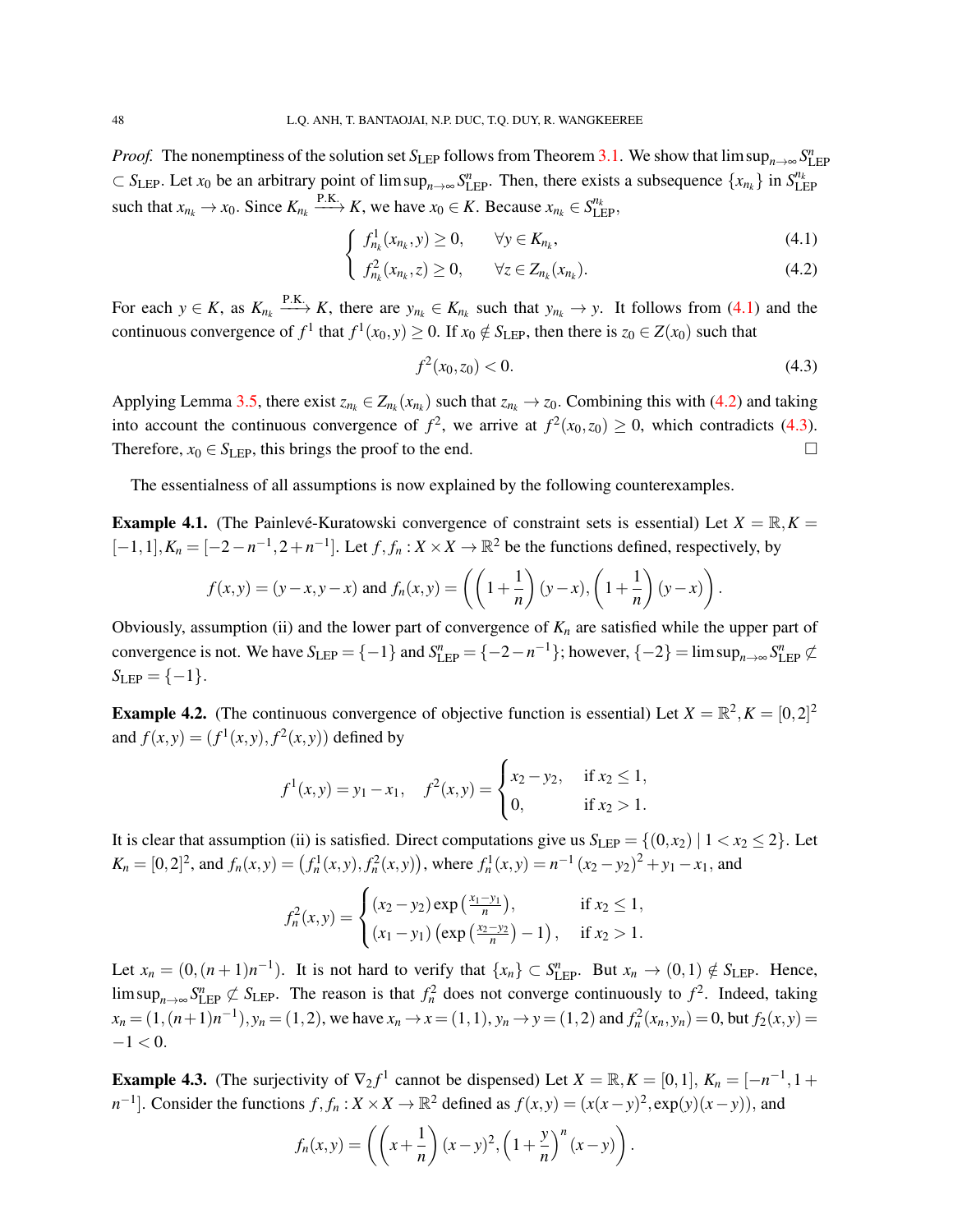Obviously, assumption (i) is satisfied. Direct computations give us  $S_{\text{LEP}} = (0,1]$  and  $S_{\text{LEP}}^n = (-n^{-1}, 1 +$  $n^{-1}$ . Hence,  $\limsup_{n\to\infty} S_{\text{LEP}}^n \not\subset S_{\text{LEP}}$ . This is due to the violation of assumption (ii) as  $\nabla_2 f^1(0, y) = 0$ , for all  $y \in X$ .

Now we can state the main result about the convergence in the sense of Painlevé-Kuratowski for the solutions of the perturbed problems.

Theorem 4.2. *Impose all assumptions of Theorem [4.1](#page-8-1) and assume further that*

- (iii) *K is convex;*
- (iv)  $f^1(\cdot, y)$  *is strictly quasiconcave on K, for all*  $y \in K$ .

*Then,*  $S_{\text{LEP}}^n$  *converge to*  $S_{\text{LEP}}$  *in the sense of Painlevé-Kuratowski.* 

*Proof.* We need only to prove that  $S_{\text{LEP}} \subset \liminf S_{\text{LEP}}^n$ . Suppose to the contrary that, there exists  $x_0 \in S_{\text{LEP}}$ such that  $x_0 \notin \liminf S^n_{\text{LEP}}$ . Then, there is a neighborhood  $U_0$  of the origin in *X* such that

<span id="page-10-0"></span>
$$
S_{\text{LEP}}^n \cap (x_0 + U_0) = \emptyset \text{ for } n \text{ sufficiently large }.
$$
 (4.4)

We discuss the following two cases:

**Case 1.**  $S_{\text{LEP}} = \{x_0\}$ . Let  $\{x_n\}$  be an arbitrary sequence in  $S_{\text{LEP}}^n$ . Since  $K_n \xrightarrow{\text{P.K.}} K$ , one can assume that  $x_n \to \bar{x}_0$  for some  $\bar{x}_0 \in K$ . The same arguments given in the proof of Theorem [4.1](#page-8-1) show that  $\bar{x}_0 \in S_{\text{LEP}}$ . Noting the fact that *S*<sub>LEP</sub> is a singleton, we have  $x_0 = \bar{x}_0$ , and so  $x_n \to \bar{x}_0 = x_0$ . Thus,  $x_n \in x_0 + U_0$  for *n* large enough. This together with  $x_n \in S^n_{\text{LEP}}$  imply that  $S^n_{\text{LEP}} \cap (x_0 + U_0) \neq \emptyset$ , which contradicts [\(4.4\)](#page-10-0).

**Case 2**. There exists  $\bar{x} \in S_{\text{LEP}}$  satisfying  $\bar{x} \neq x_0$ . Then, for any  $y \in K$ , one has  $f^1(x_0, y) \geq 0$  and  $f^1(\bar{x}, y) \geq 0$ 0. By the strict quasiconcavity of  $f^1(\cdot, y)$  on *K*, one has

<span id="page-10-2"></span>
$$
f^{1}(t\bar{x} + (1-t)x_{0}, y) > \min\{f^{1}(\bar{x}, y), f^{1}(x_{0}, y)\} \ge 0, \forall t \in (0, 1).
$$
 (4.5)

Putting  $x(t) := t\bar{x} + (1-t)x_0$ , we have  $x(t) \in K$ . It is worth noting that for the chosen  $U_0$ , there exist a neighborhood *U*<sub>1</sub> of the origin in *X* and  $t_0 \in (0,1)$  satisfying  $U_1 + U_1 \subset U_0$  and  $x(t_0) \in x_0 + U_1$ . Hence,  $x(t_0) + U_1 \subset x_0 + U_0$ . Since  $x(t_0) \in K$  and  $K_n \xrightarrow{P.K.} K$ , there are  $\bar{x}_n(t_0) \in K_n$  with  $\bar{x}_n(t_0) \to x(t_0)$ . Thus,  $\bar{x}_n(t_0) \in x(t_0) + U_1 \subset x_0 + U_0$ , for *n* sufficiently large. Combining this with [\(4.4\)](#page-10-0), one has  $\bar{x}_n(t_0) \notin S^n_{\text{LEP}}$ , for *n* large enough. Hence, there exist  $\bar{y}_n \in K_n$  such that

<span id="page-10-1"></span>
$$
f_n^1(\bar{x}_n(t_0), \bar{y}_n) < 0. \tag{4.6}
$$

According to Lemma [2.1,](#page-2-1) we can assume that  $\{\bar{y}_n\}$  (taking a subsequence if necessary) converges to some  $\bar{y} \in K$ . It follows from [\(4.6\)](#page-10-1) and the continuous convergence of  $f_n^1$  that  $f^1(x(t_0), \bar{y}) \le 0$ , which contradicts [\(4.5\)](#page-10-2). This brings the proof to the end.

We give an example to illustrate that the strict quasiconcavity assumption on  $f<sup>1</sup>$  is essential.

**Example 4.4.** Let  $X = \mathbb{R}, K = [0, 1]$  and  $K_n = [\exp(n^{-1}) - 1, \exp(2n^{-1})]$ . Consider the functions  $f, f_n$ :  $X \times X \to \mathbb{R}^2$  defined as

$$
f(x, y) = ((x - y)^2, (x - y) \exp(xy)),
$$

and

$$
f_n(x, y) = \left( (x - y)(x - y - \frac{1}{n}), \left( 1 + \frac{xy}{n} \right)^n (x - y) \right).
$$

It is obvious that assumptions (i)-(iii), except (iv), are satisfied. Direct computations give us  $S_{\text{LEP}} = [0,1]$ and  $S_{\text{LEP}}^n = \{ \exp(n^{-1}) - 1 \}$ . Hence,  $S_{\text{LEP}}^n$  does not converge to  $S_{\text{LEP}}$  in the sense of Painlevé-Kuratowski.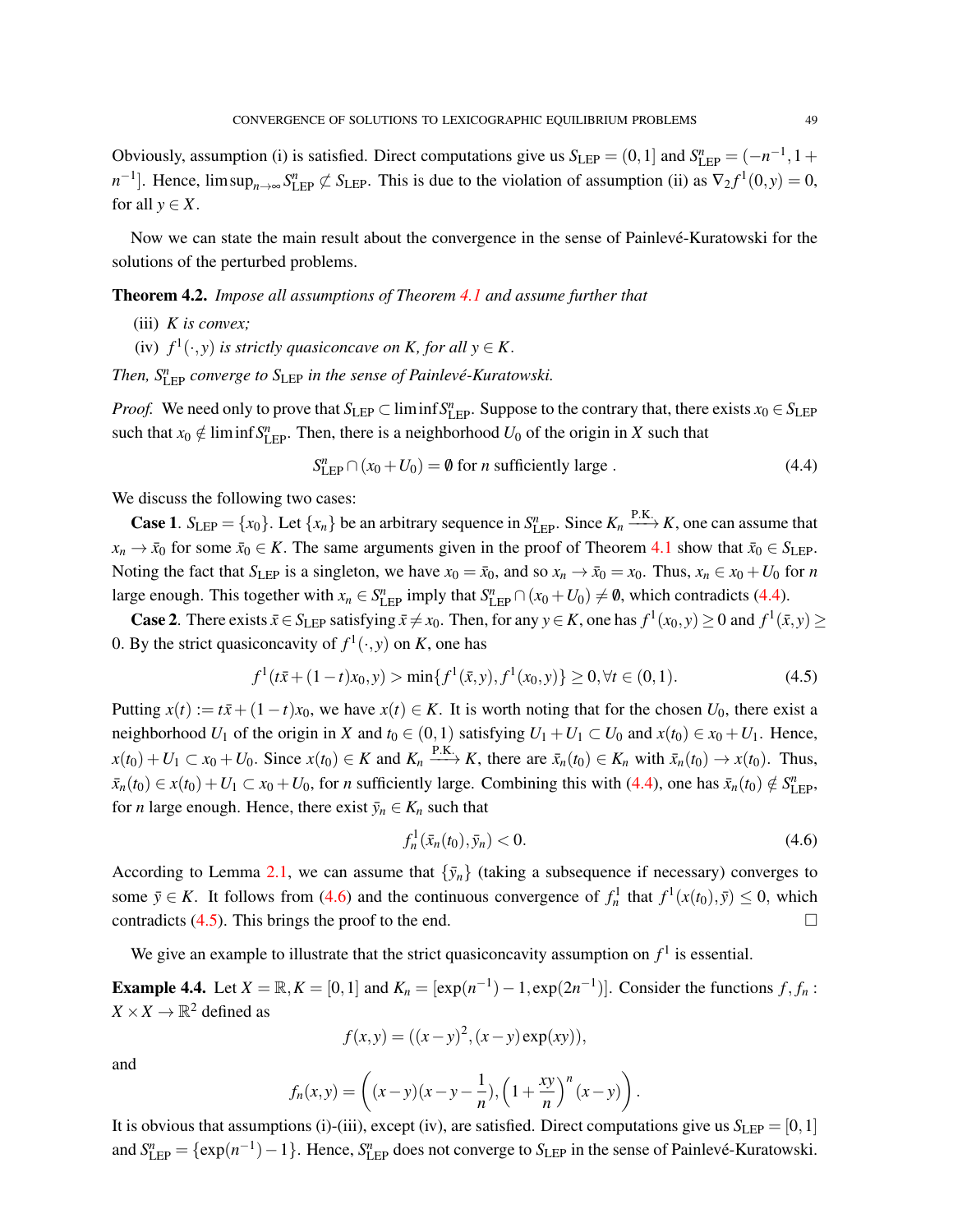### 5. APPLICATIONS TO LEXICOGRAPHIC VARIATIONAL INEQUALITIES

<span id="page-11-5"></span>Let *X*,*X*<sup>\*</sup> and *K* be as in the preceding sections, and  $A^i$ :  $X \to X^*$ , for  $i = 1, 2$ . We consider the following lexicographic variational inequality.

(LVI) Find  $\bar{x} \in K$  such that

$$
(\langle A^1(\bar{x}), y-\bar{x}\rangle, \langle A^2(\bar{x}), y-\bar{x}\rangle) \geq_L 0, \quad \forall y \in K.
$$

The family of perturbed lexicographic variational inequalities  $(LVI)_n, n \in \mathbb{N}$  is given as  $(LVI)<sub>n</sub>$  Find  $\bar{x}<sub>n</sub> \in K<sub>n</sub>$  such that

$$
(\langle A_n^1(\bar{x}_n), y - \bar{x} \rangle, \langle A_n^2(\bar{x}_n), y - \bar{x} \rangle) \geq_L 0, \quad \forall y \in K_n,
$$

where  $K_n \subset X$  and  $A_n^i : X \to X^*$ .

The following results are derived directly from the corresponding ones in Section [4](#page-7-0) by setting  $f^i(x, y) =$  $\langle A^i(x), y - x \rangle$  for *i* = 1,2.

<span id="page-11-9"></span>Corollary 5.1. *For (LVI), assume that the following conditions hold:*

- (i)  $K_n \xrightarrow{\text{P.K.}} K$  and  $A_n^i \xrightarrow{c} A^i$  for  $i = 1, 2$ ;
- (ii)  $A^1$  *is surjective.*

*Then,*  $\limsup_{n\to\infty} S_{\text{LVI}}^n \subset S_{\text{LVI}}$ .

Corollary 5.2. *For (LVI), impose the assumptions of Corollary [5.1](#page-11-9) and the additional conditions:*

- (iii) *K is convex;*
- (iv) the function  $x \mapsto \langle A^1(x), y x \rangle$  is strictly quasiconcave on K, for all  $y \in K$ .

*Then,*  $S_{\text{LVI}}^n$  *converge to*  $S_{\text{LVI}}$  *in the sense of Painlevé-Kuratowski.* 

### Acknowledgments

This research was funded by Vietnam National Foundation for Science and Technology Development (NAFOSTED) under Grant Number 101.01-2017.18.

### **REFERENCES**

- <span id="page-11-6"></span>[1] B. Alleche, V.D. Radulescu, M. Sebaoui, The Tikhonov regularization for equilibrium problems and applications to quasi- ˘ hemivariational inequalities, Optim. Lett. 9 (2015), 483-503.
- <span id="page-11-2"></span>[2] L.Q. Anh, T.Q. Duy, A.Y. Kruger, N.H. Thao, Well-posedness for lexicographic vector equilibrium problems, in: V.F. Demyanov et al. (eds.), Constructive Nonsmooth Analysis and Related Topics, vol. 87, pp. 159-174, Springer, New York, 2014.
- <span id="page-11-1"></span>[3] L.Q. Anh, T.Q. Duy, P.Q. Khanh, Continuity properties of solution maps of parametric lexicographic equilibrium problems, Positivity 20 (2016), 61-80.
- <span id="page-11-3"></span>[4] L.Q. Anh, T.Q. Duy, Tykhonov well-posedness for lexicographic equilibrium problems, Optimization 65 (2016), 1929- 1948.
- <span id="page-11-4"></span>[5] L.Q. Anh, T.Q. Duy, On penalty method for equilibrium problems in lexicographic order, Positivity 22 (2018), 39-57.
- <span id="page-11-8"></span>[6] M. Bianchi, R. Pini, A note on stability for parametric equilibrium problems, Oper. Res. Lett. 31 (2003), 445-450.
- <span id="page-11-7"></span>[7] M. Bianchi, R. Pini, Coercivity conditions for equilibrium problems, J. Optim. Theory Appl. 124 (2005), 79-92.
- <span id="page-11-0"></span>[8] M. Bianchi, I.V. Konnov, R. Pini, Lexicographic variational inequalities with applications, Optimization 56 (2007), 355- 367.